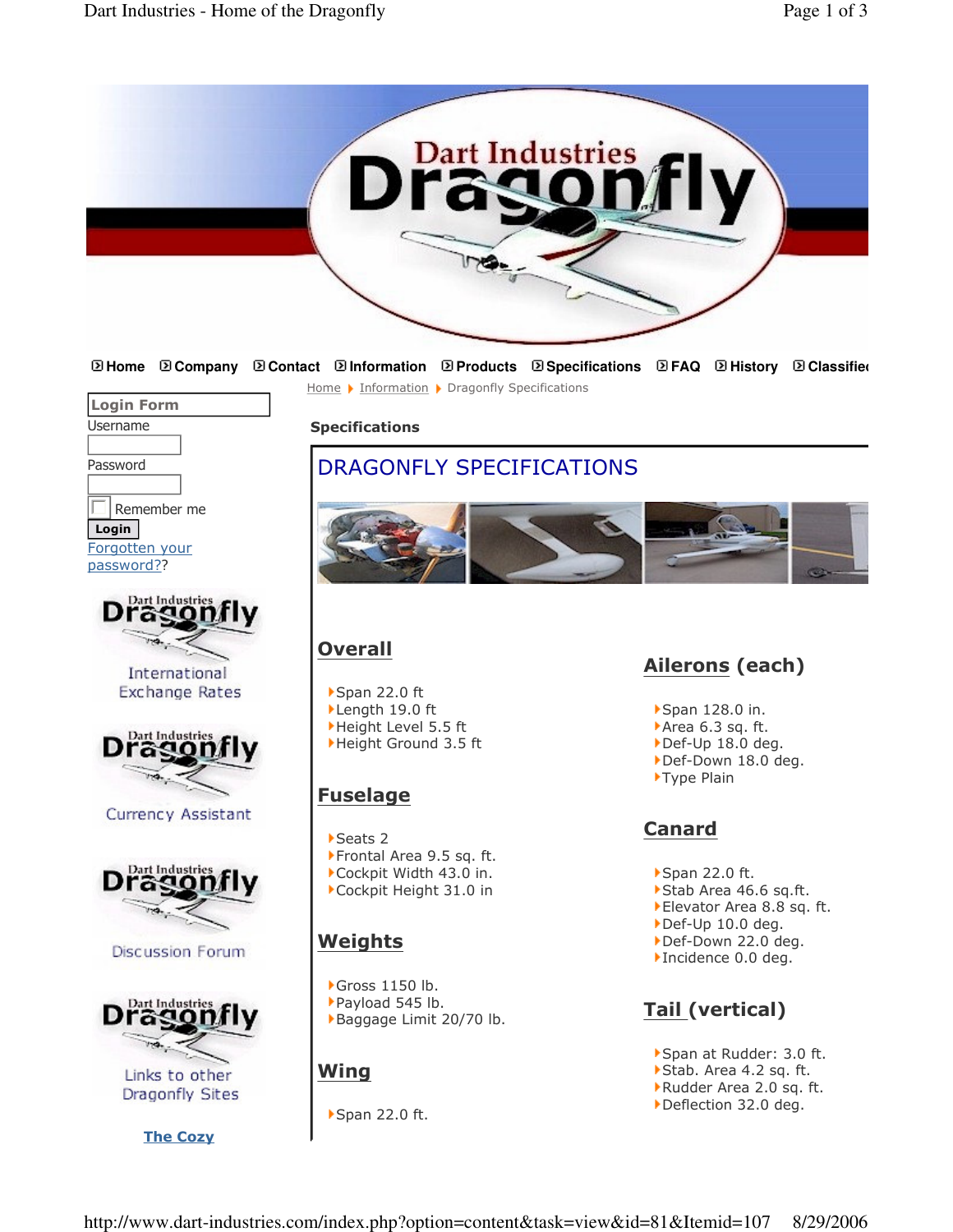

Area 45.6 sq. ft. Aspect Ratio 10.6 Chord-Root 30.0 in. Chord-Tip 20.0 in.  $\blacktriangleright$ CG Fwd. 58.7 in ▶ CG Aft 63.5 in.

## **Real World Performance** Figures from owners of **Dragonfly Aircraft.**

#### <u>For N189SM</u>

Continental A80 engine with LSE CDI ignition and a 3 blade prop

- Empty Weight 815 lbs
- Gross weight 1215 lbs

Useful Load Pilot, Wife and 21 gallons of fuel

Cruise Speed 125 to 145 knots

Stall Speed 58 knots (Stall Buck) Top Speed 160 knots ( Balanced Elevators)

Range 3 hours with 1 hour reserve Climb performance 600 ft per min at gross

## For C-FLYV

Subaru E81 engine, turbocharged direct drive

- Empty Weight 730 lbs
- Gross weight 1150 lbs

Useful Load Pilot, Wife and 21 gallons of fuel

Cruise Speed 140 mph (160 to 180 with additional boost)

Stall Speed 58 knots (Stall Buck)

Top Speed in excess of 200 mph

Range 3 hours with 1 hour reserve (500 miles)

Climb performance 600 ft per min at gross

#### Power plant

- Make VW (mod)
- **HP 60**
- $Max$  RPM 3200
- Max Torque 98.5 lb-ft.
- Fuel Quality 100 LL

### <u>Performance</u>

- V/cruise 75% Power 165 m.p
- $V/a$  120 m.p.h.
- ▶ V/stall 48 m.p.h.
- Rate of Climb 850 f.p.m.
- Service Ceiling 18500 ft.
- Takeoff, 50 ft. obstacle 1200
- Landing, 50 ft. obstacle 2000
- Range, 75% power 500 mi.
- Fuel Capacity 15.0 gal.
- Wing Loading 11.4 lb./sq. ft.
- Power Loading 19.2 lb/hp
- G load + 4.4
- G load 2.0